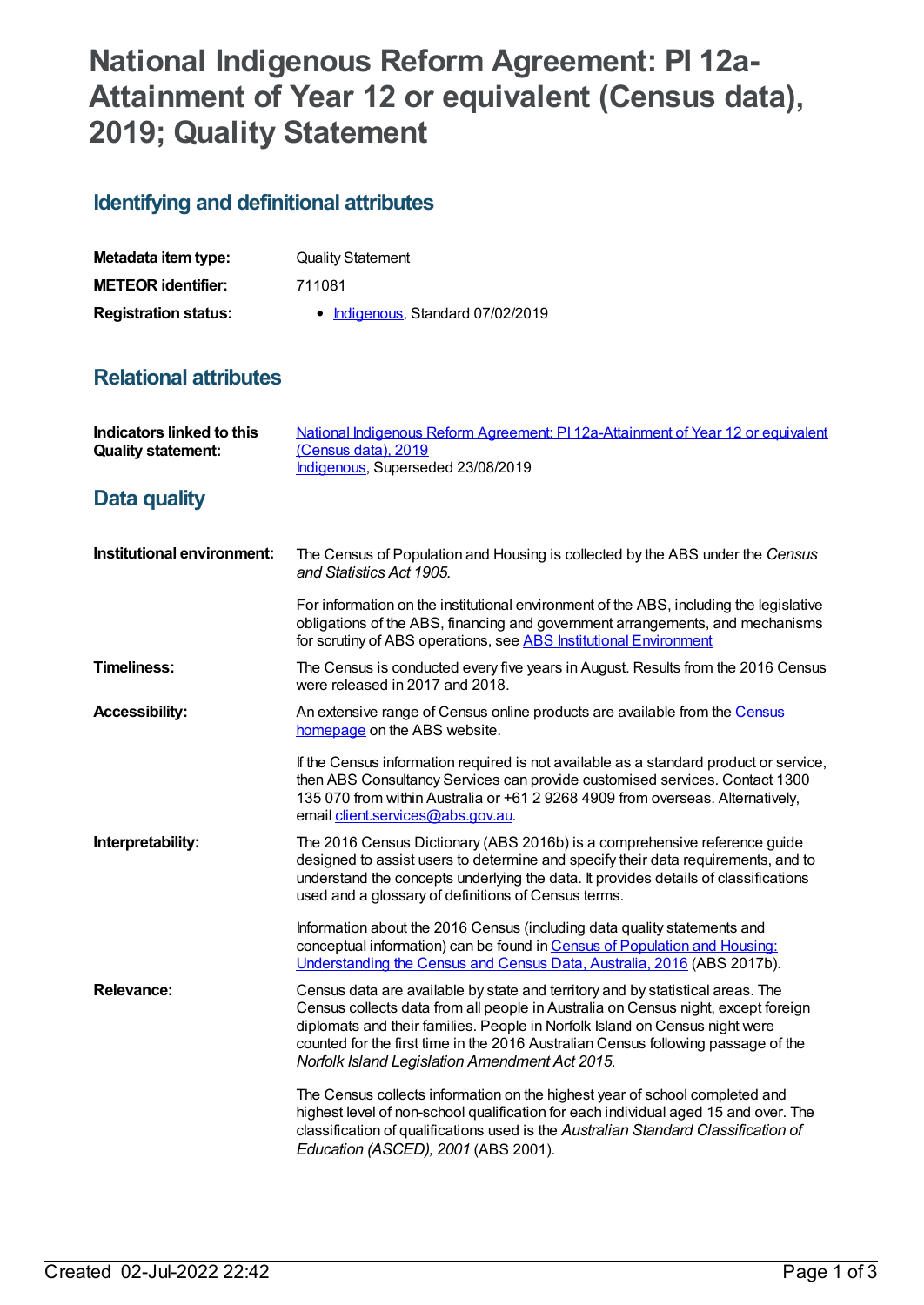| <b>Accuracy:</b>  | The 2016 Post Enumeration Survey, which is run a month after each Census is<br>completed, found a net undercount for the 2016 Census of 1.0%. This means<br>approximately 99% of all people in Australia on Census night were counted; this<br>was an improvement of 0.7% on the undercount from 2011. The Census is self-<br>enumerated; respondents sometimes do not return a Census form or fail to answer<br>every applicable question. While some data are imputed, the majority of output<br>classifications include a 'Not stated' category to record the level of non-response<br>for that data item. |
|-------------------|---------------------------------------------------------------------------------------------------------------------------------------------------------------------------------------------------------------------------------------------------------------------------------------------------------------------------------------------------------------------------------------------------------------------------------------------------------------------------------------------------------------------------------------------------------------------------------------------------------------|
|                   | This indicator uses two Census data items - Highest Year of School Completed<br>(for Year 12) and Non-School Qualification: Level of Education (for AQF Certificate<br>level II or above). Non-response rates for these variables were 8.6% and 2.8%<br>respectively (from 8.4% and 2.6% in 2011). An estimated 1% of respondents<br>provided more than one response to these variables; in these cases responses<br>were accepted in the order they appeared on the form and extra responses were<br>rejected.                                                                                               |
|                   | The Indigenous status item is used to ascertain Indigenous status of persons. The<br>non-response rate for this variable was 6.0% (up from 4.9% in 2011).                                                                                                                                                                                                                                                                                                                                                                                                                                                     |
|                   | For further information see specific data quality statements and the non-response<br>rate quality statement.                                                                                                                                                                                                                                                                                                                                                                                                                                                                                                  |
| <b>Coherence:</b> | It is important for Census data to be comparable and compatible with previous<br>Censuses and also with other data produced by the ABS and wider community.<br>The ABS, and the Census, use Australian standard classifications, where available<br>and appropriate, to provide data comparability across statistical collections.                                                                                                                                                                                                                                                                            |
|                   | The Australian Standard Classification of Education (ASCED) (ABS 2001) has<br>been used in all surveys with education items since 2001 and allows the education<br>and training items between different surveys to be compared.                                                                                                                                                                                                                                                                                                                                                                               |
|                   | The National Aboriginal and Torres Strait Islander Social Survey (ABS 2016a),<br>Australian Aboriginal and Torres Strait Islander Health Survey (ABS 2013) and<br>Survey of Education and Work (ABS 2017a) also provide information on<br>educational attainment for this indicator.                                                                                                                                                                                                                                                                                                                          |

## **Source and reference attributes**

| <b>Submitting organisation:</b> | <b>Australian Bureau of Statistics</b>                                                                                                                     |
|---------------------------------|------------------------------------------------------------------------------------------------------------------------------------------------------------|
| Origin:                         | ABS Census of Population and Housing                                                                                                                       |
| Reference documents:            | ABS (Australian Bureau of Statistics) 2001. Australian Standard Classification of<br>Education (ASCED), 2001. ABS Cat. no. 1272.0. Canberra: ABS.          |
|                                 | ABS 2013. Australian Aboriginal and Torres Strait Islander Health Survey: First<br>Results, Australia, 2012-13. ABS Cat. no. 4727.0.55.001. Canberra: ABS. |
|                                 | ABS 2016a. National Aboriginal and Torres Strait Islander Social Survey, 2014-15.<br>ABS Cat. no. 4714.0. Canberra: ABS.                                   |
|                                 | ABS 2016b. Census Dictionary, 2016. ABS Cat. no. 2901.0. Canberra: ABS.                                                                                    |
|                                 | ABS 2017a. Education and Work, Australia, May 2017. ABS Cat. no. 6227.0.<br>Canberra: ABS.                                                                 |
|                                 | ABS 2017b. Census of Population and Housing: Understanding the Census and<br>Census Data, Australia, 2016. ABS Cat. no. 2900.0. Canberra: ABS              |
|                                 |                                                                                                                                                            |

#### **Relational attributes**